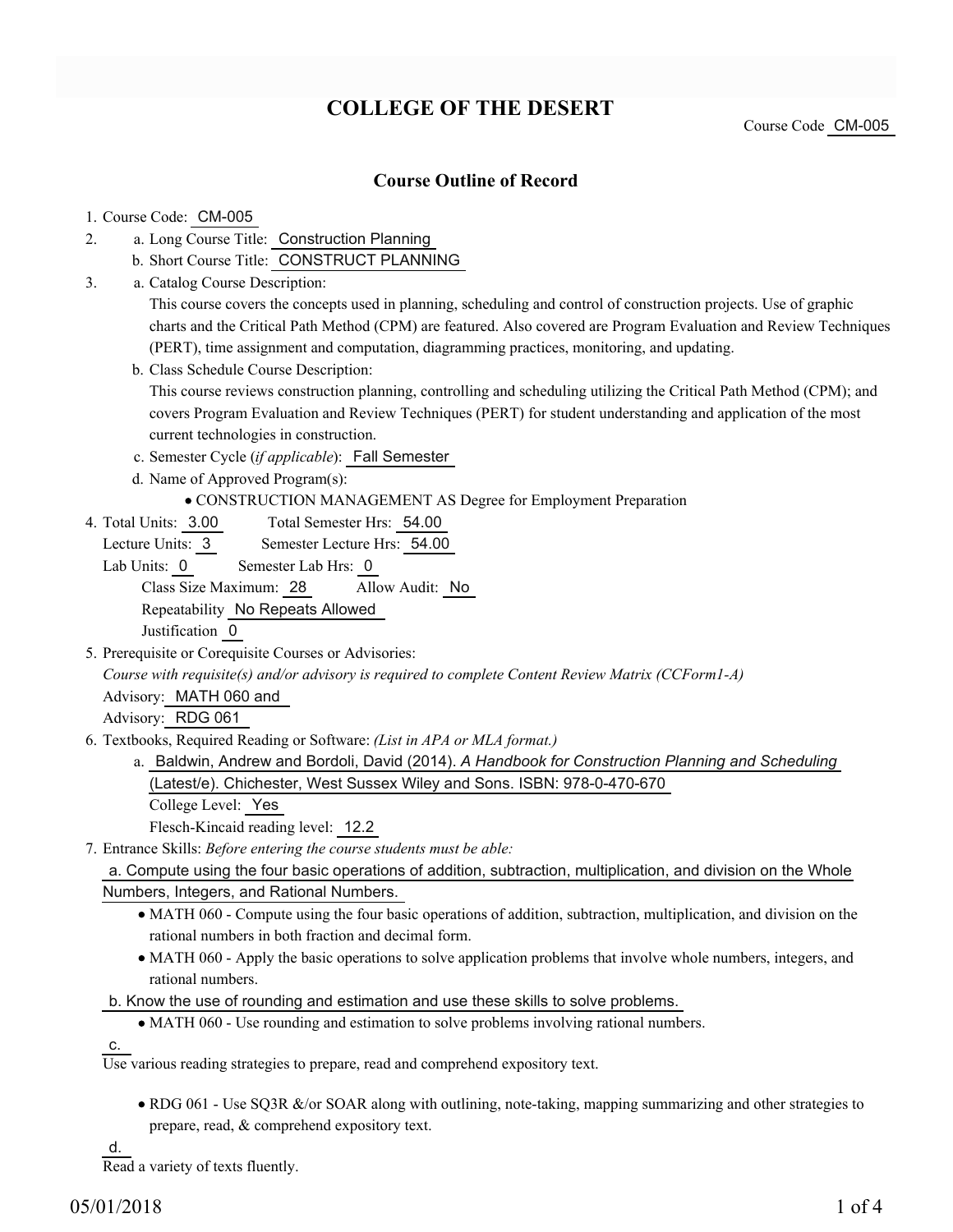RDG 061 - Read a variety of texts fluently.

e.

Write organized summaries  $\&$  reactions that capture main idea and supporting details.

RDG 061 - Write organized summaries & reactions that capture main idea and supporting details.

f.

Understand multiple word meanings, uses  $\&$  synonyms

- RDG 061 Understand multiple word meanings, uses & synonyms
- 8. Course Content and Scope:

### Lecture:

- a. Course Overview
- b. History of Scheduling Systems and Recent Developments
- c. CPM and the Building Team
- d. Phases of CPM
- e. General Principles
- i. Inputs,
- ii. Outputs
- f. Use of CPM vs PERT as a Planning Tool
- g. Bart Charts
- h. Cash Requirement Predictions
- i. Resource Estimates
	- i. Start and Finish Dates
	- ii. Revisions
- j. Planning Phase
	- i. Arrow Diagrams
	- ii. Cost Estimates
	- iii. Resource Estimates
	- iv. Responsibility Code
- k. Scheduling Phase
- i. Production analysis Crash Points
- ii. Normal Points
- l. Control Monitor Phase
	- i. Construction Status Report
- ii. Monitor Report
- m. Manual and Computer-Aided Calculations
- n. Multi-Schedule Production
	- i. Detail Production
	- ii. Scheduling Production
	- iii. Scheduling Problems
- o. Specifying CPM in Construction Documents
- p. Case Studies

Lab: *(if the "Lab Hours" is greater than zero this is required)*

9. Course Student Learning Outcomes:

1. Define and explain the function of the Critical Path Method (CPM) for use on construction projects.

2. Compare and contrast CPM and PERT for construction project planning.

3.

Compare the roles of the Architect and the Contractor at the different stages of design and construction.

10. Course Objectives: *Upon completion of this course, students will be able to:*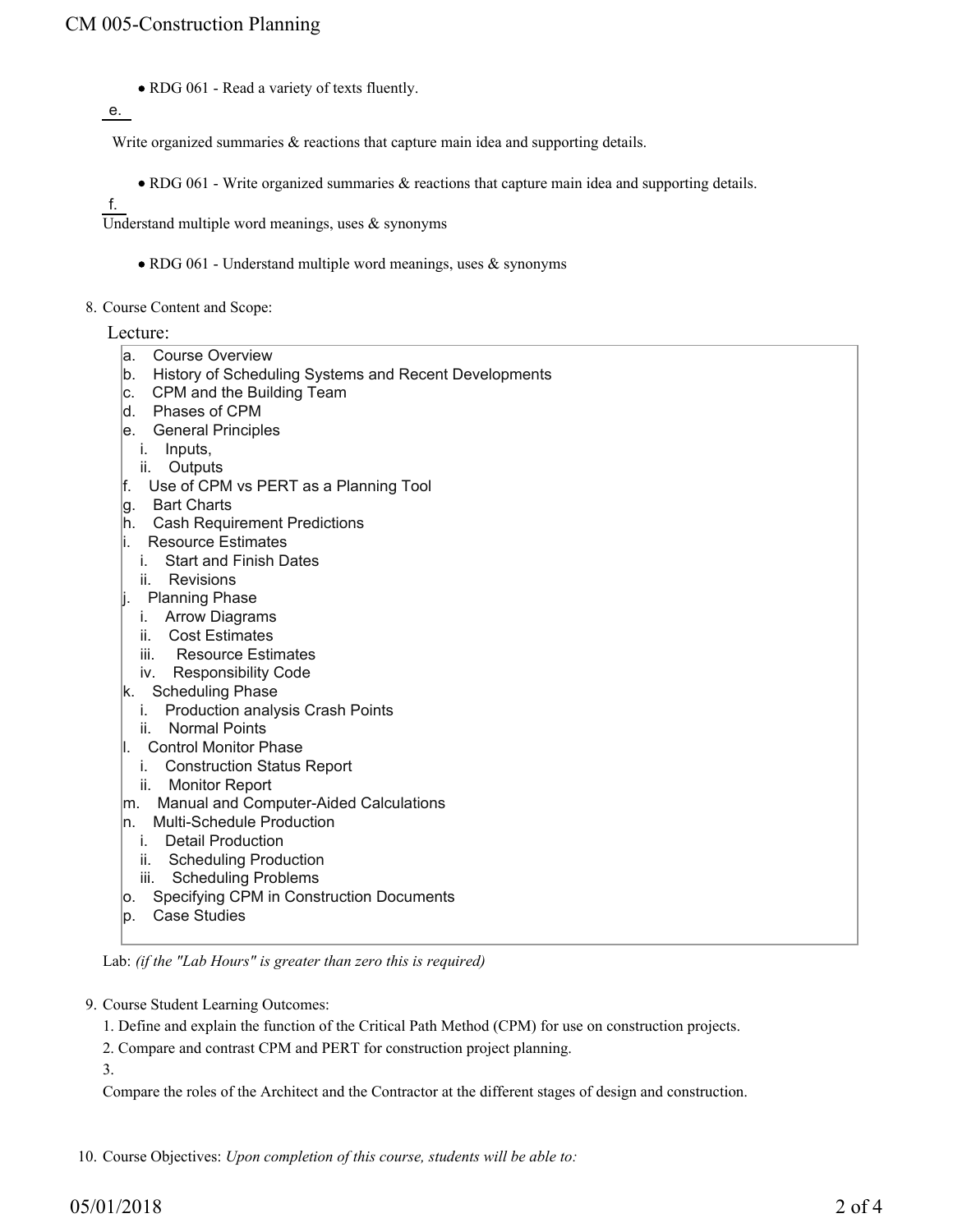## CM 005-Construction Planning

- a. Define the basic principles of the Critical Path method (CPM)
- b. Explain the function of CPM for use on construction projects.
- c. Utilize graphic techniques to demonstrate the basic principles of CPM as applied to project planning and scheduling.
- d. Distinguish the difference between the use of CPM and PERT for construction project planning.
- Methods of Instruction: *(Integration: Elements should validate parallel course outline elements)* 11.
	- a. Discussion
	- b. Lecture
	- Other Methods:

Handouts relating to subject matter

12. Assignments: (List samples of specific activities/assignments students are expected to complete both in and outside of class.) In Class Hours: 54.00

Outside Class Hours: 108.00

a. In-class Assignments

a. Building Cost Estimates b. Manual & computer case studies

b. Out-of-class Assignments

a. Textbook Chapter questions b. Graphic Charts c. Building Cost Estimates d. Manual & computer case studies e. Chapter reading

- 13. Methods of Evaluating Student Progress: The student will demonstrate proficiency by:
	- Written homework
	- Mid-term and final evaluations
	- Student participation/contribution
- 14. Methods of Evaluating: Additional Assessment Information:
- 15. Need/Purpose/Rationale -- All courses must meet one or more CCC missions.
	- PO Career and Technical Education

Apply critical thinking skills to research, evaluate, analyze, and synthesize information.

IO - Scientific Inquiry

 Collect and analyze data. Skills of data collection include an understanding of the notion of hypothesis testing and specific methods of inquiry such as experimentation and systematic observation.

Analyze quantitative and qualitative information to make decisions, judgments, and pose questions.

- IO Critical Thinking and Communication Apply principles of logic to problem solve and reason with a fair and open mind.
- 16. Comparable Transfer Course

| <b>University System</b>                                             | Campus             | <b>Course Number</b> | <b>Course Title</b>  | <b>Catalog Year</b> |  |
|----------------------------------------------------------------------|--------------------|----------------------|----------------------|---------------------|--|
| 17. Special Materials and/or Equipment Required of Students:         |                    |                      |                      |                     |  |
| <sup>18.</sup> Materials Fees:                                       | Required Material? |                      |                      |                     |  |
| <b>Material or Item</b>                                              |                    |                      | <b>Cost Per Unit</b> |                     |  |
| 19. Provide Reasons for the Substantial Modifications or New Course: |                    |                      |                      |                     |  |

Change the advisory and entrance skills to Reading 061, addition of one SLO, and periodic review.

- a. Cross-Listed Course *(Enter Course Code)*: *N/A* 20.
	- b. Replacement Course *(Enter original Course Code)*: *N/A*